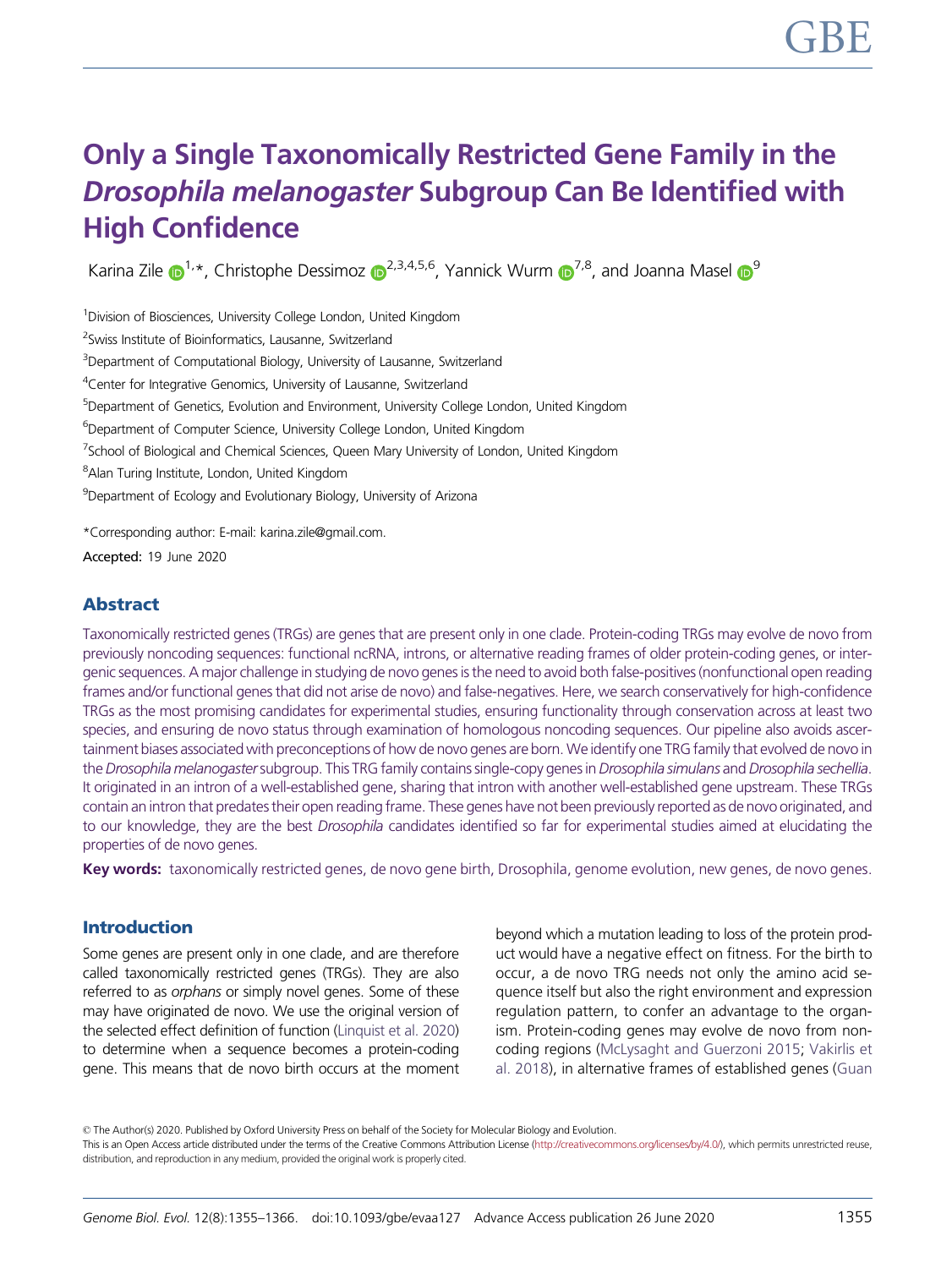[et al. 2018](#page-10-0); [Willis and Masel 2018](#page-11-0)), or as a result of genome rearrangement ([Chen et al. 2015](#page-10-0); [Stewart and Rogers](#page-11-0) [2019\)](#page-11-0).

The research enterprise is biased toward studying ancient gene families with homologs across multiple model organisms, and so the properties and evolutionary dynamics of young TRGs are not well understood. TRGs are likely to include proteins with as yet undocumented functions and, especially in the case of de novo genes, new protein domains or other structural forms that are yet to be discovered [\(Bungard](#page-10-0) [et al. 2017\)](#page-10-0). Mounting evidence suggests that TRGs can acquire important functions. For example, a TRG in the tardigrade Ramazzottius varieornatus produces a protein that protects DNA and improves radio-tolerance [\(Hashimoto](#page-10-0) [et al. 2016\)](#page-10-0). TRGs in *Hymenoptera* are implicated in the speciation of parasitoid wasps and in the production of diverse venoms characteristic of this clade [\(Werren et al. 2010](#page-11-0)). [Albertin et al. \(2015\)](#page-10-0) identified numerous cephalopodspecific genes and were able to find hints about their diverse functions based on their tissue-specific expression profiles. These examples remain anecdotal since functional characteristics of TRGs cannot be inferred computationally due to the lack of homologs outside a specific clade.

Most previous studies aimed at elucidating properties and rates of emergence of de novo TRGs have used an approach known as "phylostratigraphy" that focuses on protein-coding genes with protein homologs within a particular clade and no detectable homology outside that specific clade. This approach is incapable of discriminating between de novo genes and highly diverged copies of well-established genes [\(Weisman et al. 2020](#page-11-0)). Hence, the properties of "young genes" reported in these studies are averages computed across the two groups, and risk attributing to TRGs properties that instead reflect the disappearance of the ability to detect homology. For example, most of the studies reported that new genes tend to be shorter [\(Wissler et al. 2013;](#page-11-0) [Zhao et al. 2014;](#page-11-0) [Ruiz-Orera et al. 2015;](#page-11-0) [Sun et al. 2015](#page-11-0)) and evolve faster than well-established genes [\(Domazet-Loso 2003](#page-10-0); [Toll-Riera et al.](#page-11-0) [2008](#page-11-0); [Donoghue et al. 2011\)](#page-10-0). It is a priori plausible that TRGs have these properties, but phylostratigraphy does not provide clear evidence to support this claim. It is harder to detect homology for shorter and/or faster evolving genes, and this is sufficient to explain at least the qualitative direction of the observed trend. Including synteny information in the phylostratigraphy analysis changes the inferred gene ages [\(Arendsee](#page-10-0) [et al. 2019](#page-10-0)), demonstrating that by itself the phylostratigraphy approach is not sufficient.

Related to this are substantive disputes about the frequency of de novo gene birth ([Casola 2018](#page-10-0)), even though the existence of extremely well-documented case studies ([Cai](#page-10-0) [et al. 2008;](#page-10-0) [Baalsrud et al. 2018\)](#page-10-0) has made indisputable the qualitative claim that de novo gene birth is ongoing. Vakirlis et al. (2020) used synteny conservation to show that genes originate de novo from ancestral noncoding sequences as well as via divergence from ancestral genes. More quantitatively, synteny-based methods suggest that sequence divergence is not the main source of orphan genes (Vakirlis et al. 2020).

There are also compelling arguments for the plausibility of de novo gene birth. Purifying selection is expected to screen occasionally translated open reading frames (ORFs) in a way that makes them more viable as raw material [\(Wilson and](#page-11-0) [Masel 2011](#page-11-0)). The physicochemical properties and secondary structures of evolved and random sequences are very similar, and randomly created sequences can be tolerated in vivo by Escherichia coli [\(Tretyachenko et al. 2017\)](#page-11-0). Indeed, [Neme](#page-11-0) [et al. \(2017\)](#page-11-0) showed that at least two noncoding and one protein-coding gene could be selected from around a million randomly generated sequences (mimicking de novo evolution) in lab conditions. Although the beneficial nature of these genes is disputed ([Weisman and Eddy 2017;](#page-11-0) [Knopp and](#page-11-0) [Andersson 2018\)](#page-11-0), [Knopp et al. \(2019](#page-11-0)) similarly selected three random peptides conferring antibiotic resistance. At minimum, substantial tolerance clearly exists.

Although these arguments apply to de novo gene birth overall, the only way to be confident that a particular putative TRG is not merely a rapidly evolving gene duplicate is to find evidence of how it emerged. If we can identify homologous DNA region(s) in the species outside the clade from which a gene has emerged (i.e., the outgroup species), if these DNA regions are noncoding, and if we can rule out pseudogenization in this outgroup via synteny-based evidence of absence in more distant outgroups, then we have the evidence that the gene is specific to this particular clade, as well as information about the nature of the origination process. When a putative TRG has simply diverged beyond detection of its proteincoding homologs, no homology in noncoding sequence will be detectable either (although a syntenic homologous-coding sequence [CDS] may be found upon close scrutiny), and so a false-positive de novo gene identification will be avoided.

A false-positive could, however, arise from a horizontal gene transfer followed by pseudogenization in one lineage. Fortunately, such cases can often be excluded when homology to the donor clade is detectable. Both lack of donor sequence and pseudogenization in a member of the focal clade are required to generate such a false-positive, a scenario that in combination should be reasonably rare.

One important scenario to consider is when, following a gene duplication, the ortholog in the outgroup is lost or diverges beyond detectable homology. It is therefore important to consider all likely homologous DNA regions in outgroup species, not only the single-most likely region. One way to do this is to check whether the identified region in the outgroup species is homologous to any other regions in that genome. This is made relatively easy when the duplicated DNA region contains flanking, better-conserved genes, such that local synteny information can be exploited.

Even with synteny, detecting homologous noncoding sequences can be difficult. Noncoding regions of the genome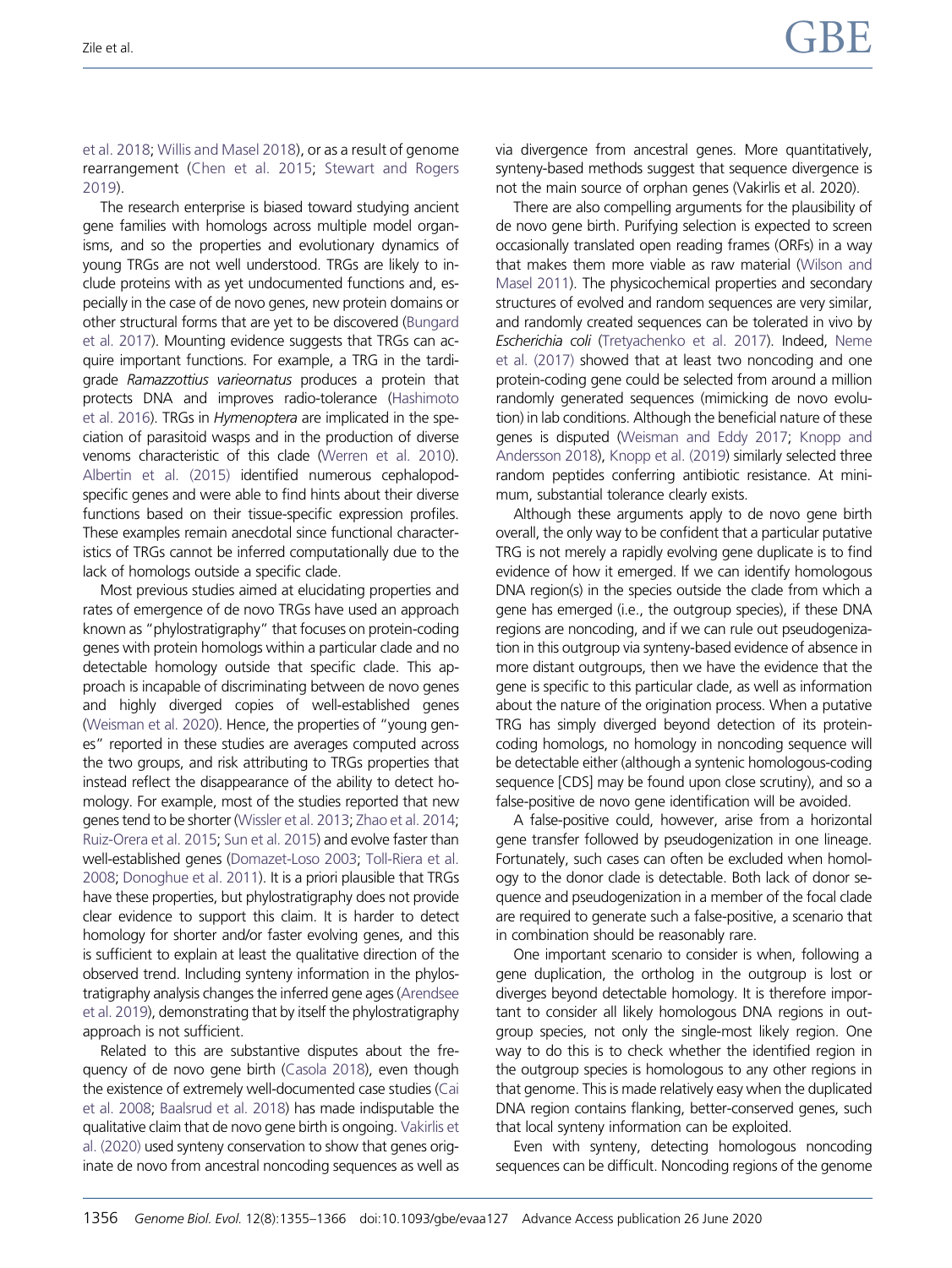are either under little evolutionary constraint, or under constraint very different from that of protein-coding regions, depending on their function or lack thereof. What constraint they have might apply to very general properties rather than to specific nucleotides at specific positions, and hence might not be enough to prevent rapid degradation of sequence similarity ([Frigola et al. 2017\)](#page-10-0). This means that it is necessary to confine analysis to closely related genomes in order to identify evolutionary origins of TRGs. A measure of "evolutionary traceability" of a protein family can quantify the evolutionary distance beyond which homologous proteins can no longer be identified [\(Jain et al. 2019](#page-11-0)). No similar metric exists for homologous noncoding DNA regions, but it is prudent to stick to closely related species.

Some analyses restrict their search for putative TRGs to the set of already-annotated protein-coding genes. Gene annotations are based largely on ORF length, transcription, and homology to known genes. Hence, a short TRG that has no previously known homologs is likely to be missed by an annotation algorithm, despite the fact that TRGs are expected a priori to be short. An alternative approach is to start with all ORFs present in the genome and exclude the ones that have no evidence for being functional. Previous studies used different types of evidence of functionality: [Blevins et al. \(2017\)](#page-10-0) analyzed deep RNA sequencing and ribosome profiling data, [Ruiz-Orera et al. \(2018\)](#page-11-0) combined that with proteomics data and single-nucleotide polymorphism analysis, whereas Vakirlis et al. (2018) developed a logistic regression classifier trained on coding and noncoding sequences using such properties as codon frequency, hydrophobicity and aromaticity scores, and structural predictions (secondary structures, transmembrane, and disordered regions). However, TRGs are expected to have a narrow expression profile [\(Wu and](#page-11-0) [Knudson 2018](#page-11-0)) and they may have sequence properties distinct from well-studied protein families. There is thus a tradeoff between false-positives (nonfunctional ORFs) and falsenegatives (true TRGs excluded from the analysis). Beginning with annotated protein-coding genes tilts the balance toward false-negatives, whereas beginning with all ORFs tilts it toward false-positives. Regardless of how stringent or relaxed the requirements for evidence of functionality are, the resulting set of putative TRGs is unlikely to be both high confidence and exhaustive, limiting the potential for novel biological insights.

To advance our knowledge about de novo TRGs, resourceintensive experimental investigations of the most promising candidates are required, including knockout studies and structural biology experiments. Candidates need to be chosen from studies that prioritize avoiding false-positives over avoiding false-negatives. For example, BSC4, which is found only in Saccharomyces cerevisiae, has synthetic lethal knockouts ([Cai](#page-10-0) [et al. 2008\)](#page-10-0). This strong functional evidence made it a good candidate for structural biology experiments, which showed that it folds to a partially specific 3D structure ([Bungard et al.](#page-10-0) [2017\)](#page-10-0). Absent such direct experimental data as synthetic lethal screens, the best indication of functionality is sequence conservation between several species ([Graur et al. 2013\)](#page-10-0), which is by definition unavailable for single-species TRGs, even when they are functional.

Several studies have focused on identifying the evolutionary origins of putative TRGs in primates, insects, and rosids, as a way of confirming their de novo nature [\(Toll-Riera et al.](#page-11-0) [2008;](#page-11-0) [Zhou et al. 2008](#page-11-0); [Donoghue et al. 2011](#page-10-0); [Wissler](#page-11-0) [et al. 2013](#page-11-0); [Sun et al. 2015\)](#page-11-0). Unfortunately, these studies extensively ruled out TRG candidates based on thinly justified a priori assumptions about TRGs, in some cases discarding up to 61% of candidate genes (Vakirlis et al. 2018). For example, one study excluded genes with more than one coding exon because "it is difficult to distinguish the absence of coding potential due to frame-shifts and stop codons from the alternative explanation of evolutionary change of intron–exon boundaries" ([Guerzoni and McLysaght 2016\)](#page-10-0), perhaps also believing that the evolution of both a long ORF and an intron splicing signal is highly improbable ([Knowles and McLysaght](#page-11-0) [2009\)](#page-11-0). Interestingly, other studies excluded single-coding exon genes, either to avoid promoter- or enhancerassociated transcripts (PROMPTS and eRNAs) [\(Ruiz-Orera](#page-11-0) [et al. 2015\)](#page-11-0), or to avoid possible contamination of TEs incorrectly annotated as genes [\(Toll-Riera et al. 2008](#page-11-0)). Similarly, many studies excluded genes whose length is below a certain threshold ([Yang and Huang 2011\)](#page-11-0), genes with compositions too far from [\(Linquist et al. 2020\)](#page-11-0) an average established protein-coding gene, and genes that are evolving too fast (Vakirlis et al. 2018). In perhaps the most extreme case, [Casola \(2018\)](#page-10-0) excluded TRG candidates which are present in several copies in a genome due to a belief that young genes could not have had the time to duplicate.

Once they have identified TRGs, a second major limitation of studies focused on establishing the mechanism of origination is testing hypothesized mechanisms sequentially instead of looking holistically at the evidence available for each of the genes to establish their evolutionary origin. De novo proteincoding genes might be born within functional ncRNA, within introns or alternative frames of older protein-coding genes, or from intergenic sequences. Despite our desire to classify new genes into discrete categories, the evolutionary journey from an ancestral sequence to a new protein-coding gene might involve multiple steps, or vary along the gene's length. For example, TRGs might contain both previously noncoding sequences and fragments of well-established genes. [McLysaght and Hurst \(2016\)](#page-11-0) proposed the classification of TRGs into several groups based on the proportion of the sequence that has previously been under natural selection for protein-coding properties. However, the distinction can blur, for example, if previously protein-coding genes are pseudogenized or rearranged into noncoding sequence (see review by [Balakirev and Ayala \[2003\]](#page-10-0)), and are then resurrected as part of a TRG. Although pre-existing transcription may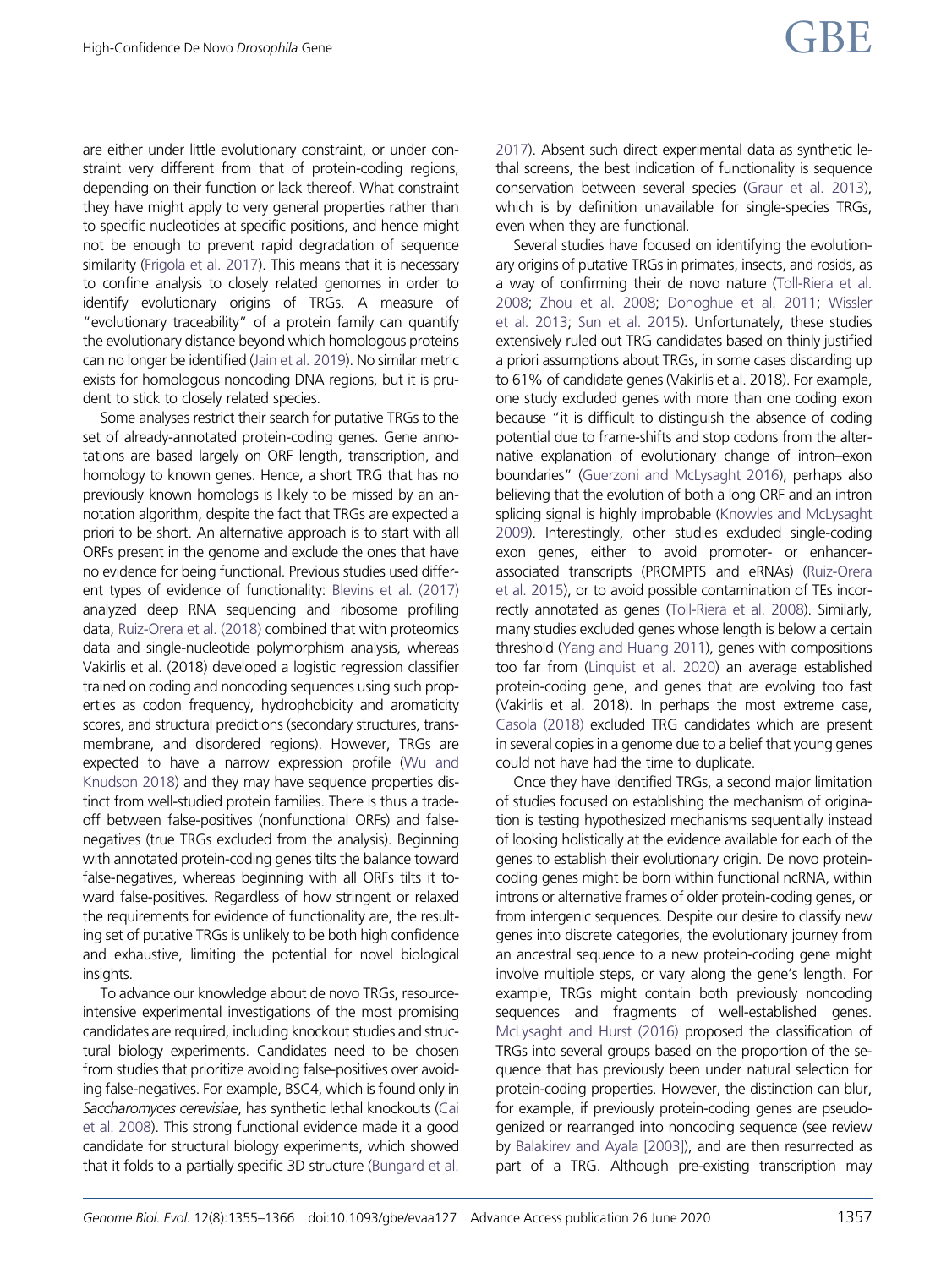<span id="page-3-0"></span>obviously be an advantage, most of the genome is likely to be transcribed across relatively short evolutionary time in at least one cell type [\(Neme and Tautz 2016\)](#page-11-0). Nonfunctional transcripts have been hypothesized to be a reservoir of genomic raw material that can increase organisms' ability to adapt [\(Brosius 2005\)](#page-10-0). On the other hand, their GC content makes ORFs from them more ordered and hence less suitable as raw material than for example the alternative reading frames of existing genes (Ángyán et al. 2012; [Wilson et al. 2017;](#page-11-0) [Casola](#page-10-0) [2018](#page-10-0)).

Here, we aim to identify high-confidence protein-coding genes that emerged de novo, hoping to provide a good starting point for experimental investigation. We focus on the Drosophila melanogaster subgroup, which is not only experimentally tractable but also has compact genomes of  $\sim$ 140 Mb, and genome assemblies of five closely related species that range in quality from good to excellent. We look for taxonomically restricted gene families (TRGFs) that emerged after the split of the simulans–sechellia–melanogaster clade from the yakuba–erecta clade and before the speciation of Drosophila simulans and Drosophila sechellia (fig. 1). We use conservative but strongly justified criteria to identify putative de novo genes among annotated protein-coding genes that have homologs in at least two of the three species in the simulans–sechellia–melanogaster clade. By focusing on TRGFs instead of singleton TRGs, we hope to avoid genome sequencing and assembly artifacts. We used ORF conservation across two to three species as a proxy for functionality under the selected-effect definition [\(Graur et al. 2013\)](#page-10-0), as the half-



FIG. 1.-Species tree of the Drosophila melanogaster subgroup. Branch lengths correspond to divergence time estimates by [Obbard](#page-11-0) [et al. \(2012\).](#page-11-0) We looked for TRGFs that emerged during the evolutionary time marked in red, that is, between  $\sim$ 0.5 and  $\sim$ 3.3 Ma. We ultimately confirm one TRGF shared only by D. simulans and D. sechellia, that is, that originated between  ${\sim}0.5$  and  ${\sim}1.4$  Ma.

life of a nonfunctional ORF is small given the probability of acquiring a stop codon by chance. A dN/dS signal of selection would be still stronger evidence for functionality, but short sequences in three closely related species do not contain enough information to reliably distinguish deviations from  $dN/dS = 1$ . By identifying the evolutionary origins of TRGs that have passed our conserved-ORF criterion for functionality, which we do by examining the homologous DNA region in the most closely related species that lack(s) the ORF, we aim to both validate their de novo origin (providing vetted experimental candidates) and improve our understanding of how de novo genes emerge.

#### **Results**

The five species we study in the *D. melanogaster* subgroup (D. melanogaster, D. simulans, D. sechellia, Drosophila yakuba, and Drosophila erecta) had a common ancestor  $\sim$ 3.3 Ma ([Obbard et al. 2012](#page-11-0)) (fig. 1). Each has a genome of  $\sim$ 140 Mb containing  $\sim$ 14,000 protein-coding genes. There is no evidence of major segmental genome duplications in this clade, reducing complications in identifying homologous noncoding sequences. The genome assembly for D. sechellia is highly fragmented, as confirmed by N50 metric and a BUSCO [\(Waterhouse et al. 2018\)](#page-11-0) estimate that  $\sim$ 8% of the genes likely present in the genome are missing from the assembly (table 1). The quality of the D. sechellia genome assembly leads to a different distribution of annotated protein lengths compared with other species in this clade [\(fig. 2](#page-4-0)). For this reason, we should be especially cautious of inferring anything based on absence from *D. sechellia*.

Based on the OMA homology inference algorithm [\(Altenhoff et al. 2018\)](#page-10-0), these five D. melanogaster subgroup species contain 14,149 gene families. Among the inferred gene families there were 205 families with genes in at least two of the species in the simulans–sechellia–melanogaster clade and no genes from species outside the clade. Protein sequence similarity searches against the RefSeq database revealed diverged homologs outside the clade for 170 of these families. We used sequence similarity searches in nucleotide space to identify homologous DNA regions corresponding to the 35 putative TRGFs in all five genomes. Out of these 35 families, 18 contained conserved but unannotated ORF(s) covering 50% of the putative TRGF ORF in at least one of

#### Table 1

Genome Assemblies of Drosophila melanogaster Subgroup Species Used in This Study

| Species (RefSeq assembly accession) | <b>Assembly Size (Mb)</b> | <b>Molecule Count</b> | <b>N50 (Mb)</b> | <b>Proteins</b> | BUSCO (%) |
|-------------------------------------|---------------------------|-----------------------|-----------------|-----------------|-----------|
| D. simulans (GCF 000754195.2)       | 124.96                    |                       | 0.45            | 14179           | 98.6      |
| D. sechellia (GCF_000005215.3)      | 166.59                    |                       | 0.042           | 16467           | 92.2      |
| D. melanogaster (GCF 000001215.4)   | 116.52                    |                       | 19.48           | 13916           | 99.3      |
| D. yakuba (GCF 000005975.2)         | 165.71                    |                       | 0.12            | 14824           | 98.4      |
| D. erecta (GCF 000005135.1)         | 152.71                    |                       | 0.45            | 13605           | 99        |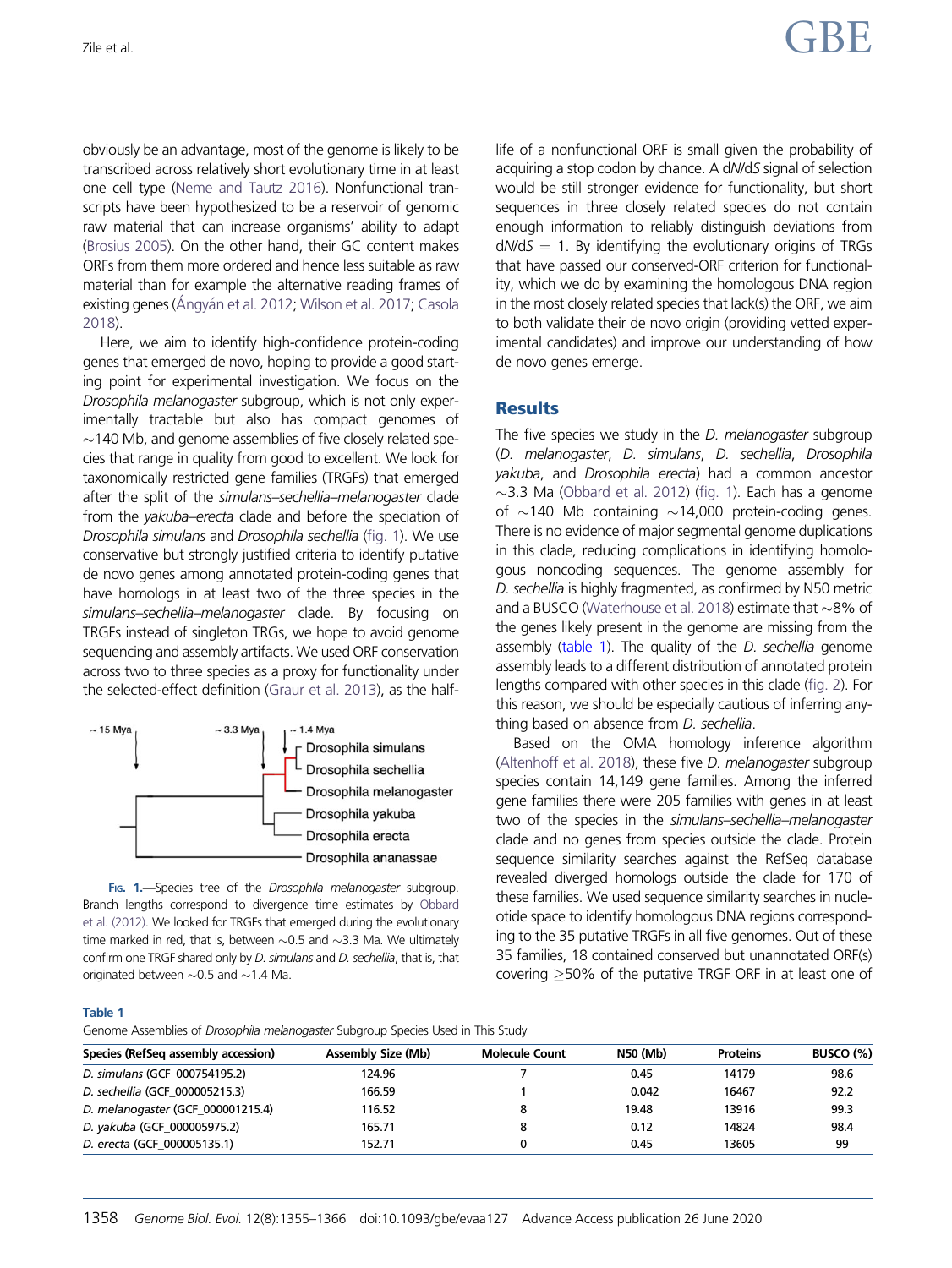<span id="page-4-0"></span>

FIG. 2.—Protein length distributions in five Drosophila melanogaster subgroup species.

the yakuba–erecta clade species, indicative of an earlier origin of these TRGs. A conserved ORF in an outgroup was considered strong evidence that the gene family originated before the speciation of the clade. We were unable to obtain a continuous alignment of inferred homologous DNA regions in the yakuba–erecta clade for five putative TRGFs. It is unknown whether this is due to genome rearrangements and the lack of sequence conservation or simply because the true homologous DNA regions are missing from the genome assemblies. Only the 12 putative TRGFs for which we were able to obtain a continuous alignment of homologous DNA regions in all five species and show that the ORFs were only present in the simulans–sechellia–melanogaster clade were considered in further analyses.

Manual examination of genome annotations revealed problems and inconsistencies with ten putative TRGF annotations, such that we were uncertain about the nature or location of the ORF. For example, some of the gene families were missing a start codon, had annotated exons that overlapped in alternative frames, exons misaligned with splicing signals, or inconsistent start/stop codons and/or splicing signals across species. These putative TRGF were removed from further analysis as they did not satisfy our requirement for a conserved ORF in more than one independently annotated species.

To infer the evolutionary origins of the two putative TRGFs that remained following these filters to remove potential false-positives (summarized in fig. 3), we looked at the homologous noncoding sequences whose common ancestry with the TRGF preceded the origin of the TRGF. In the process, we were able to confirm the recent de novo status of the first, and refute the apparent taxonomic restriction of the second.

The first TRGF evolved de novo in the simulans–sechellia clade on chromosome 3 R, giving rise to Dsim\_GD19764 and Dsec\_GM10790. These are annotated uncharacterized protein-coding genes with two CDSs and a conserved



FIG. 3.—The elimination of TRGFs with either evidence of being falsepositive, or with insufficient evidence available.

canonical GU–AG splicing signal. The protein is 129 amino acids long in D. simulans and 113 in D. sechellia. The conserved intron is 52 nucleotides long (not a multiple of 3), hence it is likely to predate the ORF (otherwise, later intronization would have resulted in a frame-shift; see [Yang and](#page-11-0) [Huang \[2011\]](#page-11-0) for a detailed explanation). BUSCA predicts that this TRGF contains a transmembrane alpha helix and hence localizes to the endomembrane system. We checked Dsim\_GD19764 and Dsec\_GM10790 for presence of known protein domains, but found no hits. TANGO predicts that Dsim\_GD19764 and Dsec\_GM10790 have no regions prone to aggregation. There is transcriptomic evidence that Dsim\_GD19764 is expressed in the male reproductive system [\(Drosophila 12 Genomes Consortium 2007](#page-10-0)), which is in line with previous results showing that TRGs are predominantly expressed in testes [\(Levine et al. 2006](#page-11-0)).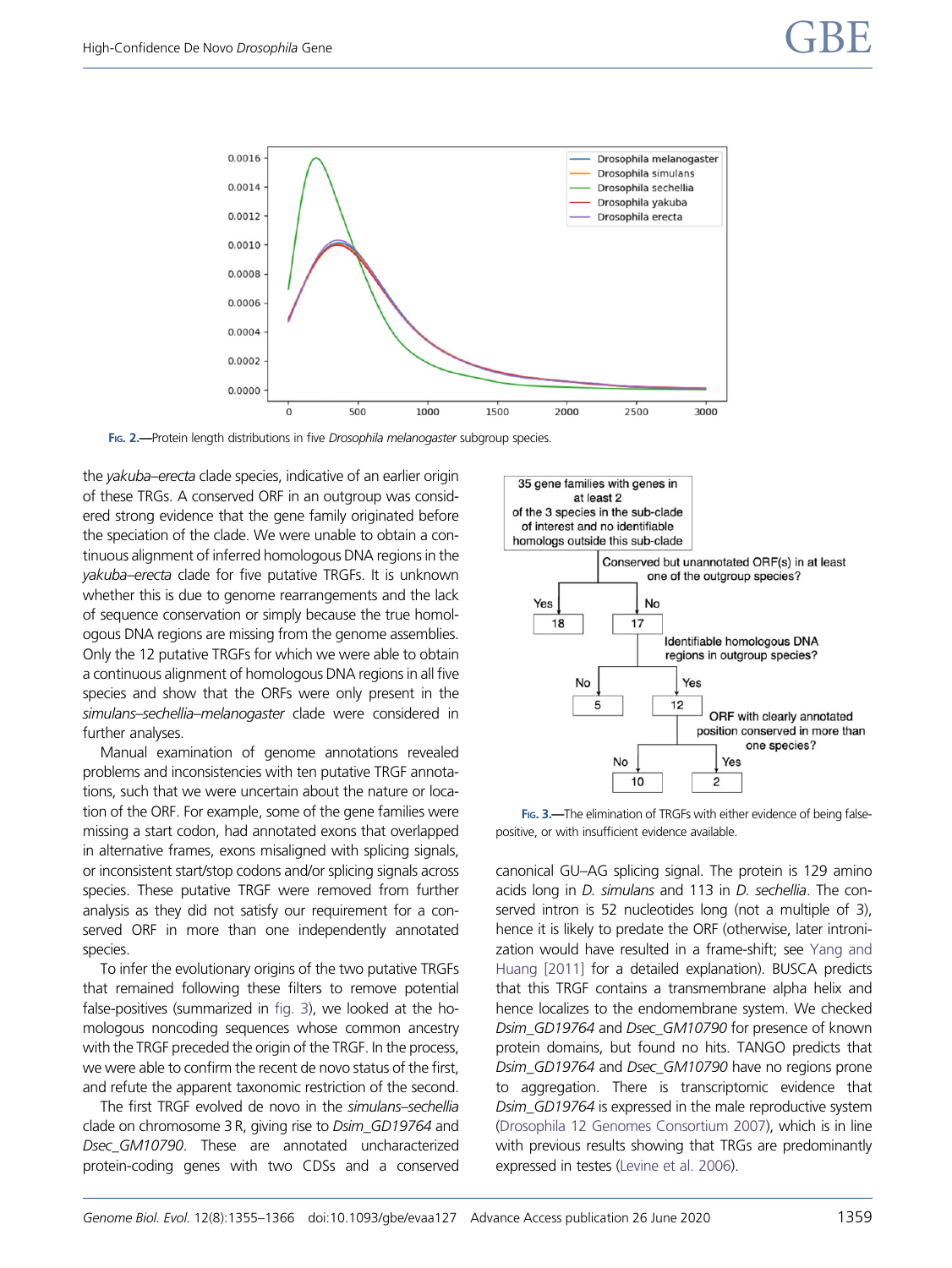

FIG. 4.—DNA regions homologous to the TRGF containing Dsim\_GD19764 and Dsec\_GM10790. Homologous protein-coding genes are the same color (each element corresponds to an exon), small nuclear RNA (snRNA) genes are white. The direction of the arrow shows which strand the gene is located on. Features with dashed outlines are not annotated. The diagram is not to scale. In the order from top to bottom, the orange genes are Dsim\_GD29138, Dsec\_GM10660, Dmel\_CG12589, Dyak\_GE25310, Dere\_GG11200 (with a syntenic homolog Dana\_GF16073 in Drosophila ananassae); the yellow genes are Dsim\_GD19763, Dsec\_GM10789, Dmel\_CG12590, Dyak\_GE25451, Dere\_GG12627 (with syntenic homologs Dana\_GF18925 and Dpse\_GA11706 in D. ananassae and D. pseudoobscura, respectively); the blue genes are Dsim\_GD19765, Dsec\_GM10791, Dmel\_CG12591, Dyak\_GE25452, Dere\_GG12638 (with syntenic homologs Dana\_GF18926 and Dpse\_GA11707 in D. ananassae and D. pseudoobscura, respectively); the purple genes are Dsim\_GD19639, Dsec\_GM10658, Dmel\_CG12161, Dyak\_GE25306, Dere\_GG11178.

Dsim GD19764 is located in an intron of a conserved protein-coding gene Dsim GD19765, downstream of conserved protein-coding gene Dsim\_GD19763 located inside the same intronic region (fig. 4). In D. sechellia, the Dsec\_GM10791 gene harboring two genes inside its intron appears to have lost the first two exons, and thus Dsec\_GM10790 is located in a similar genomic context but not inside an intron. The DNA regions that we presume to be homologous to TRGs in D. melanogaster, D. yakuba, and D. erecta are located between the genes homologous to the ones neighboring TRGs in the simulans–sechellia clade. There is too little nucleotide conservation for a good alignment to this region in *D. melanogaster*, which contains no ORF. Alignment can be achieved with the yakuba–erecta clade, where the ORF is disrupted by an early stop codon in D. yakuba and several indels including an early frameshift plus loss of splicing signal in D. erecta.

Note that [Hild et al. \(2003\)](#page-11-0) previously inferred a proteincoding gene in D. melanogaster located in this region on the opposite strand, but this gene is no longer part of the official genome annotations. Because of this "homologous" hit, [Heames et al. \(2020](#page-10-0)) classified this TRGF as originating through rapid divergence rather than de novo. However, even if this no longer annotated sequence did encode a functional protein, the fact that it is on the opposite strand means that it should not be classified as a diverged homolog. De novo origination that occurs in alternative reading frames is still de novo origination.

We identified homologous DNA regions in four additional outgroup species (Drosophila ananassae, Drosophila suzukii, Drosophila pseudoobscura, and Drosophila miranda), and although the sequence conservation level was insufficient to provide precise information about the most likely ancestral state, no start codon was present in these homologous DNA regions. We can thus rule out the possibility that two independent pseudogenization events, one in D. melanogaster and one in the basal lineage of the D. yakuba–erecta clade, created the illusion of a TRGF as a false-positive. The homologous regions in *D. ananassae* and D. pseudoobscura contain three (orange, yellow, and blue in fig. 4) and two (yellow and blue in fig. 4) syntenic homologs, respectively, whereas the putative homologous regions in D. suzukii and D. miranda (identified via BlastN alone) contain none. Using protein sequences of the TRGF to perform TBlastN search resulted in partial hits (covering 45–58% of the sequence) with 47–53% sequence similarity in Drosophila eugracilis, Drosophila ficusphila, Drosophila rhopaloa, Drosophila elegans, and Drosophila biarmipes. Due to the lack of syntenic evidence, we were unable to confirm whether these are truly homologous regions, but absence of hits from the syntenic region in closer relatives makes this unlikely. It was not possible to obtain an informative multiple sequence alignment of these highly diverged sequences, and hence no additional information was acquired from these hits.

The second gene family, that our pipeline mistakenly identified as a TRGF, contains uncharacterized protein-coding genes Dsim\_GD20667 and Dsec\_GM19408, and an unannotated homologous ORF in D. melanogaster. These annotated genes are located on the 3R chromosome and contain a single CDS of length 155 in D. simulans and D. melanogaster. In D. sechellia, a frameshift close to the end of the CDS results in a conserved stop codon becoming in-frame and thus shortening the CDS to 139 amino acids. BUSCA predicts that the proteins localize in the nucleus.

These putative TRGs are located among protein-coding gene families syntenically conserved in all five subgroup species,  $\sim$ 70 kb downstream from a conserved pair of overlapping genes and  $\sim$ 25 kb upstream from a conserved seven exon gene. The region between these two gene families is shown in [figure 5](#page-6-0).

A number of protein-coding genes are annotated in D. sechellia but have no detectable homologs in other species in the subgroup. Drosophila melanogaster has a number of annotated ncRNAs, one of which overlaps with parts of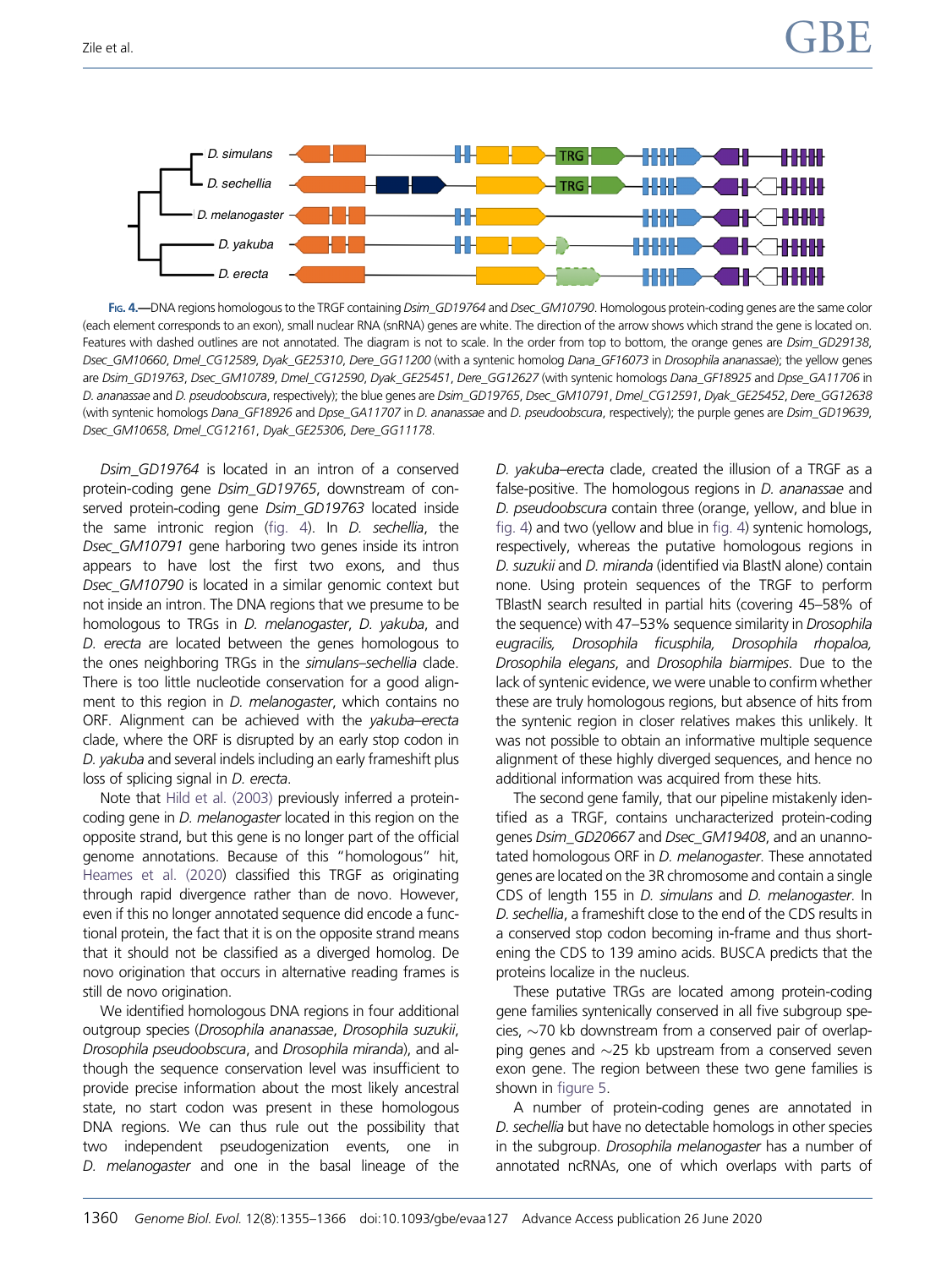<span id="page-6-0"></span>

FIG. 5.—DNA regions homologous to the gene family containing Dsim\_GD20667 and Dsec\_GM19408. Protein-coding genes are shown in color, pseudogenes in gray and ncRNA genes in white. Homologous protein-coding genes are marked by the same color, each element corresponds to an exon. Only the first of the seven exons of the dark blue gene is shown. Genes shown directly above/below each other share sequence similarity, but we did not infer homology of all pseudogenes and ncRNA in a rigorous way. The direction of the arrow shows which strand the gene is located on. Features with dashed outlines are not annotated. The diagram is not to scale.







FIG. 6.—Sequence features of the ancestral ORF, which is annotated as a pseudogene in Drosophila yakuba. Start codons of the annotated pseudogene and of the shorter putative TRG in the simulans–sechellia–melanogaster clade are in green, well-conserved regions in yellow, frame-shift causing indels in blue, repetitive DNA in orange, and stop codons in black. We use the following frame numbering convention: the start codon of the putative pseudogene is denoted the  $+1$  frame, the other two frames on the same strand are denoted  $+2$  and  $+3$  frames. The numbers in parentheses indicate how many more nucleotides (modulo 3) the species it is marked in has. The frames of the stop codons are not marked due to uncertainty about frame created by the repeat region. The two stop codons shown are located in the same frame.

D. sechellia-specific genes. Since these protein-coding genes are present in only one species, we did not include them in our analysis, because in the absence of conservation, we lack sufficient evidence that they are functional. The region containing the putative TRG is annotated as an intron of one of these D. sechellia protein-coding genes. The downstream region annotated as a pseudogene in *D. simulans*, D. yakuba, and D. erecta, and as a ncRNA in D. melanogaster, is well-conserved in all species. The annotation boundaries vary among species.

The region containing the TRGF is extremely wellconserved in all five species and is annotated as a pseudogene in D. yakuba. Using BlastN for similarity searches to identify the parent gene of this putative pseudogene, we were only able to find a self-hit and numerous matches covering <10% of the sequence in all species with an exception of D. simulans where we identified a 219 nucleotide long unannotated contig with 97.7% sequence identity. We were unable to find any other evidence about the parent gene of this putative pseudogene, casting doubt on its pseudogenic nature.

The start codon of the putative TRGF is in a different frame than that of the D. yakuba putative pseudogene, suggesting that it evolved de novo in an alternative frame, but upon closer scrutiny, we realized that this is not the case. The start codon of the putative TRGF is flanked by two indels, which brings the frame of the annotated D. yakuba pseudogene in frame with the putative TRGF following its annotated start codon (see fig. 6). A TG-dinucleotide repeat region in the middle of the putative TRGF ORF appears to be poorly conserved; this could be either because of a genuinely higher mutation/indel rate, or merely because of a poor quality of reads/assembly in this region. The uncertainty created by this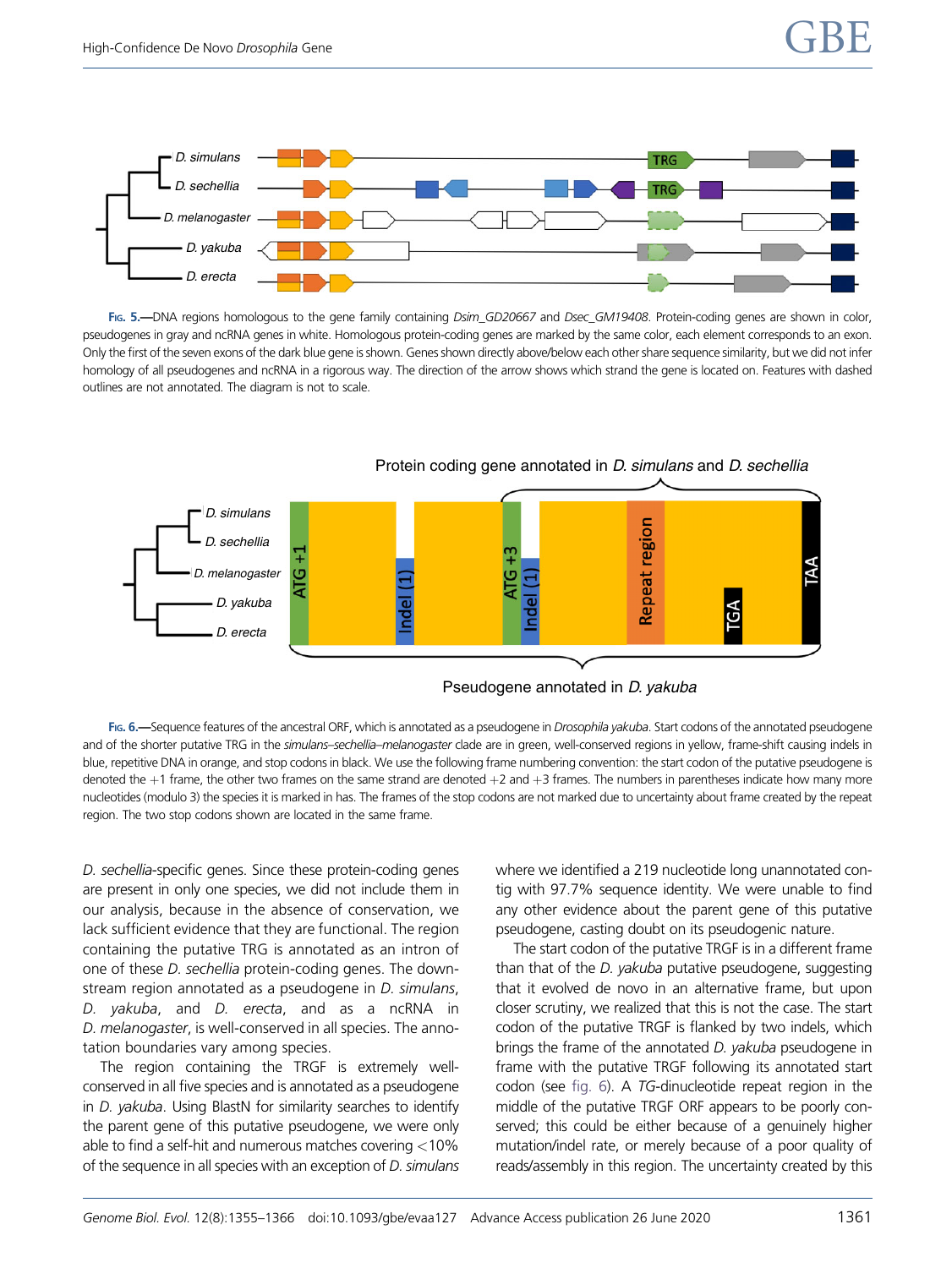region and the fact that the length of the pseudogene is not a multiple of three makes it difficult to infer whether the putative TRGF shares the frame with the pseudogene throughout the whole sequence.

More telling information comes from six stop codons conserved across the five species and located between the repeat region and the stop codon shared by both the pseudogene and the putative TRGF. Four stop codons are in  $+2$  frame of the putative TRGF and 2 stop codons are in the  $+3$  frame, leaving  $+1$  as the only frame of the putative TRGF free from stop codons conserved across the five species. If we assume that the pseudogene was free from stop codons when it originated, then this implies that the putative TRGF sequence following the repeat region is in the same frame as the original pseudogene sequence.

The fact that we were unable to identify the ancestral gene associated with this pseudogene, the high level of sequence conservation (95% sequence identity between D. yakuba and D. simulans, excluding 25 out of 587 nucleotides corresponding to indels), and more than 110 amino acid long ORF still present in D. yakuba all add up to substantial evidence that this D. yakuba ORF annotated as a pseudogene might in fact be a misannotated functional gene. Regardless of whether this pseudogene is a true remnant of a previously functional gene or a misannotated gene that is still functional today, we conclude that the putative TRGF in simulans–sechellia did not evolve de novo. Instead, it evolved from an ancestral protein encompassing all yellow regions shown in [figure 6](#page-6-0), via truncation of the N-terminal, whose homologous sequence does not appear to be in the same frame as it is in the rest of the clade.

### **Discussion**

The aim of this study was to identify high-confidence TRGFs as the most promising candidates for experimental studies of protein-coding genes that emerged in the past 3.3 Myr, while avoiding ascertainment biases associated with preconceptions of how de novo genes are born. We will only learn about how de novo genes are different from well-established genes if we look for them with an open mind and without assumptions that their sequences must be similar to well-established genes in order to be functional. Unlike other studies, we did not filter out genes with composition distinct from average composition of sequences in protein databases (Vakirlis et al. 2018) nor assume that TRGFs cannot contain splicing signals [\(Knowles and McLysaght 2009](#page-11-0)). To avoid including candidates that are not functional protein-coding genes, without making such assumptions, we used ORF conservation as a proxy for selection and hence evidence for functionality, in addition to using NCBI genome annotations as the most comprehensive synthesis of evidence for transcription and/or translation. To avoid including candidates that were not born de novo, we conducted extensive investigation of homologous noncoding sequences in sister species.

We identified a single TRGF with annotated single-copy genes in D. simulans and D. sechellia. This TRGF is located in a syntenic context conserved across all examined species in D. melanogaster subgroup. It contains an intron that predates birth as an ORF. Due to the lack of sequence conservation outside the *D. melanogaster* subgroup, we were unable to establish whether enabling mutations (indels and substitutions) occurred after divergence of the simulans-sechelliamelanogaster clade, or earlier followed by loss in the common ancestor of D. yakuba and D. erecta. Our results highlight that de novo gene studies should under no circumstances exclude candidate TRGs just because they have introns.

The number of de novo genes reported in any study depends on the balance of false-positives and falsenegatives that has been achieved by the authors. This is shaped by decisions as to what counts as evidence for functionality and what properties of the candidate genes signify that they are not true de novo genes. When we began this study, our requirement that a de novo gene must have homologous noncoding DNA sequence(s) in outgroup species as evidence for the time of emergence was stricter than most. Since then two papers have been published that described [\(Vakirlis and McLysaght 2018](#page-11-0)) and applied [\(Zhang et al. 2019](#page-11-0)) a similar requirement for homologous noncoding DNA sequences in outgroup species.

[Zhang et al. \(2019\)](#page-11-0) examined de novo genes in the Oryza clade and concluded that about 51.5 de novo genes per million years are generated and retained in this clade. Although care was taken to show de novo status, this number is nevertheless likely inflated by lenient criteria for functionality. Intact gene structure and some transcription and translation were considered sufficient, with no requirement for functional evidence or evolutionary conservation. The estimated rate of de novo gene birth is also potentially deflated (but not by as much) by the assumption that recent de novo genes cannot be present in more than one copy. Another limitation of the study is that only the single best hit to a genome was considered. Since hits were accepted if they covered  $\geq$  20% of an ORF, this could lead to selecting a short highly similar region (e.g., to a low complexity region) and ignoring a longer truly homologous region with a slightly lower match score. Accepting matches that cover as little as 20% of an ORF is contradictory to the idea presented in the paper that indels and substitutions are the main ORF triggers, and may have deflated the estimate.

In contrast, our study, which was designed to identify highconfidence experimental candidates, is likely an underestimate, in part because homologous sequence in orthologs might be missing or unrecognizable, but mostly because it cannot find a TRGF unless it is already present in the NCBI gene annotations of two species. The incomplete nature of genome annotation is more of a problem when a gene must be annotated in two species than when it must merely be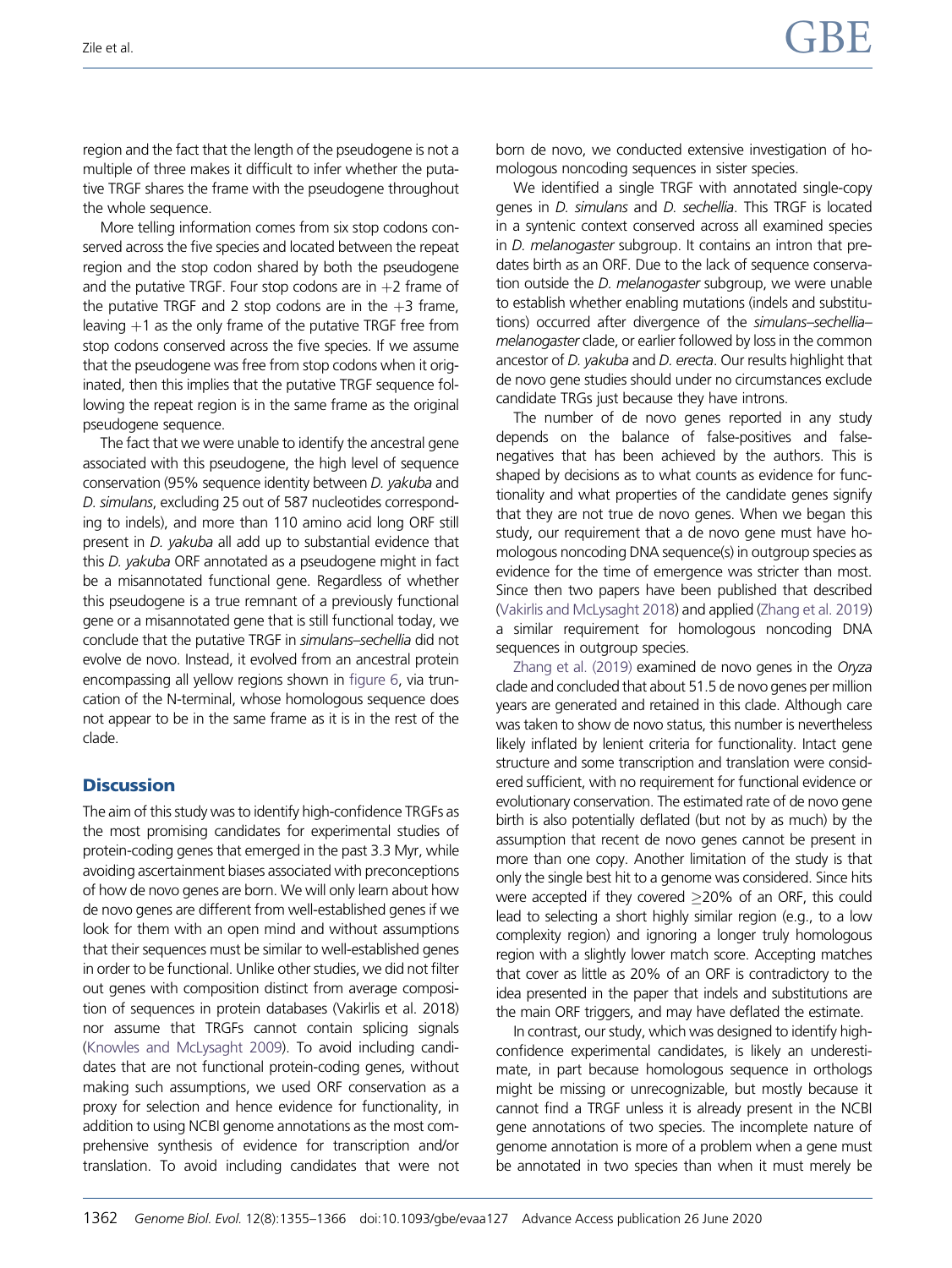annotated in one. [Abascal et al. \(2018\)](#page-10-0) shows that  ${\sim}12\%$  of human genes have different annotations across the three most popular databases (RefSeq, Ensembl/GENCODE, and UniProtKB), and that some genes that are listed as noncoding actually have more experimental evidence for producing a protein than some genes listed as protein-coding. Even in relatively simple species like *E. coli*,  $\sim$ 35% of the annotated genes lack experimental evidence of function ([Ghatak et al.](#page-10-0) [2019](#page-10-0)). The annotation quality for the  $D$ . melanogaster subgroup is unlikely to be better than for the human genome. Nevertheless, we believe that synthesis of evidence from all data sets submitted to NCBI is by far better than the evidence that we could have gathered and synthesized ourselves without performing experimental work.

The availability of evidence for functionality is the limiting factor in identifying very young genes. Without it, short young proteins are often left out of genome annotations, and hence alternative approaches like screening all ORFs present in a genome [\(Ruiz-Orera et al. 2018\)](#page-11-0) are required to identify them. Given the frequency of premature stop codon mutations, conservation of an ORF across several species can be used as a proxy for functionality, as we do here. However, sufficiently short ORFs can still be conserved by chance sometimes across several species.

One reason we find a lower rate of de novo gene birth might be that false-positive evidence of functionality inflates single-species estimates in other studies, whereas falsenegative failure to reproduce such evidence in two species deflates it in our study. However, it is also possible that both estimates are approximately correct, with the discrepancy arising from the fact that rapid emergence of functional ORFs is counter-balanced by rapid loss, as discussed by Schlötterer (2015). Since newborn proteins are not yet integrated in the protein interaction network, they might be relatively dispensable; even if adaptive at first, they might not remain adaptive as the environmental and genetic context changes. In this case our approach, in using evolutionary conservation to exclude nonfunctional polypeptides, also excludes functional proteins whose functionality is short-lived.

There have been several previous papers aimed at identifying TRGs in *D. melanogaster* subgroup: the pioneering work of [Levine et al. \(2006\)](#page-11-0) focused on de novo genes, followed by a survey of all TRGs ([Zhou et al. 2008\)](#page-11-0), a study about essentiality of TRGs ([Chen et al. 2010\)](#page-10-0), an in-depth analysis of the evolution and function of six candidate de novo genes [\(Reinhardt et al. 2013](#page-11-0)), and a study of very young de novo genes in D. melanogaster that are still segregating in the population ([Zhao et al. 2014](#page-11-0)). These studies collectively reported 16 de novo protein-coding genes and two de novo ncRNAs (Dme\_CR32582, Dmel\_CR32690) that are fixed in D. melanogaster and not present outside of the D. melanogaster subgroup. Three of these protein-coding genes (Dmel\_CG33235, Dmel\_CG33666, Dmel\_CG34434) are present only in *D. melanogaster* and hence were not included in our analysis, and another seven of them (Dmel\_CG2042, Dmel\_CG32582, Dmel\_CG32690, Dmel\_CG32824, Dmel\_CG40384, Dmel\_CG9284, Dmel CG32582) have been removed from the genome annotations since the time of publication. For the remaining six previously reported de novo protein-coding genes, we were either able to identify homologous genes outside the D. melanogaster subgroup (Dmel\_CG31882, Dmel\_CG30395, Dmel\_CG31406, Dmel\_CG32712), or we were unable to identify homologous DNA regions in any of the outgroup species (Dmel\_CG15323, Dmel\_CG31909). Note that these last two could still be de novo genes. Here, we have identified a TRGF containing Dsim GD19764 and Dsec\_GM10790 in D. simulans and D. sechellia, respectively, that evolved de novo. This TRGF is not present in D. melanogaster and hence was not part of these previous studies. We did not identify any TRGFs in this clade that evolved de novo and contain an annotated D. melanogaster gene.

The most recent study by [Heames et al. \(2020\)](#page-10-0) identified 32 putative de novo TRGFs in simulans–sechellia–melanogaster clade. None of these 32 was supported by our analysis. For 25 of them, we identified BlastP hits outside the D. melanogaster subgroup, and for 3 of them, we identified conserved but unannotated ORFs in outgroup species. This indicates an earlier origin of these TRGs, as well as emphasizing the importance of these two quality control steps. For 2 of them (one consisting of FBgn0269617 in D. simulans and FBgn0169891 in *D.* sechellia, the other consisting of FBgn0268387 in D. simulans and FBgn0168374 in D. sechellia), the candidate gene in D. sechellia was no longer part of the official genome annotations (meaning that we failed to get our minimum of two annotated homologs). Although these two might still be genuine TRGFs, we note that poorly assembled genomes contain more spurious genes, and that this is reflected in the relative numbers of singleton TRGs reported by Heames et al. (2020), with 41 in D. melanogaster, 251 in D. simulans, and 958 in D. sechellia. For the remaining two putative de novo TRGFs, the two homologs did not meet our length tolerance ratio of 61% of aligned homology: length of shorter protein (see Materials and Methods), so that our pipeline did not infer them to be homologous. The gene pair of FBgn0268561 in D. simulans and FBgn0266534 in D. melanogaster had a ratio of 43.06%, whereas the gene pair of FBgn0269153 in D. simulans and FBgn0267104 in D. melanogaster had a ratio of 54.17%. As discussed earlier, the one TRGF that we did identify with high confidence was not found by Heames et al. (2020) because a homologous nucleotide sequence used to have a protein-coding gene annotated on the opposite strand, and this was taken by Heames et al. (2020) to be evidence of origination by divergence instead of de novo.

Our results show that although de novo genes that are conserved across several species undoubtedly do exist, their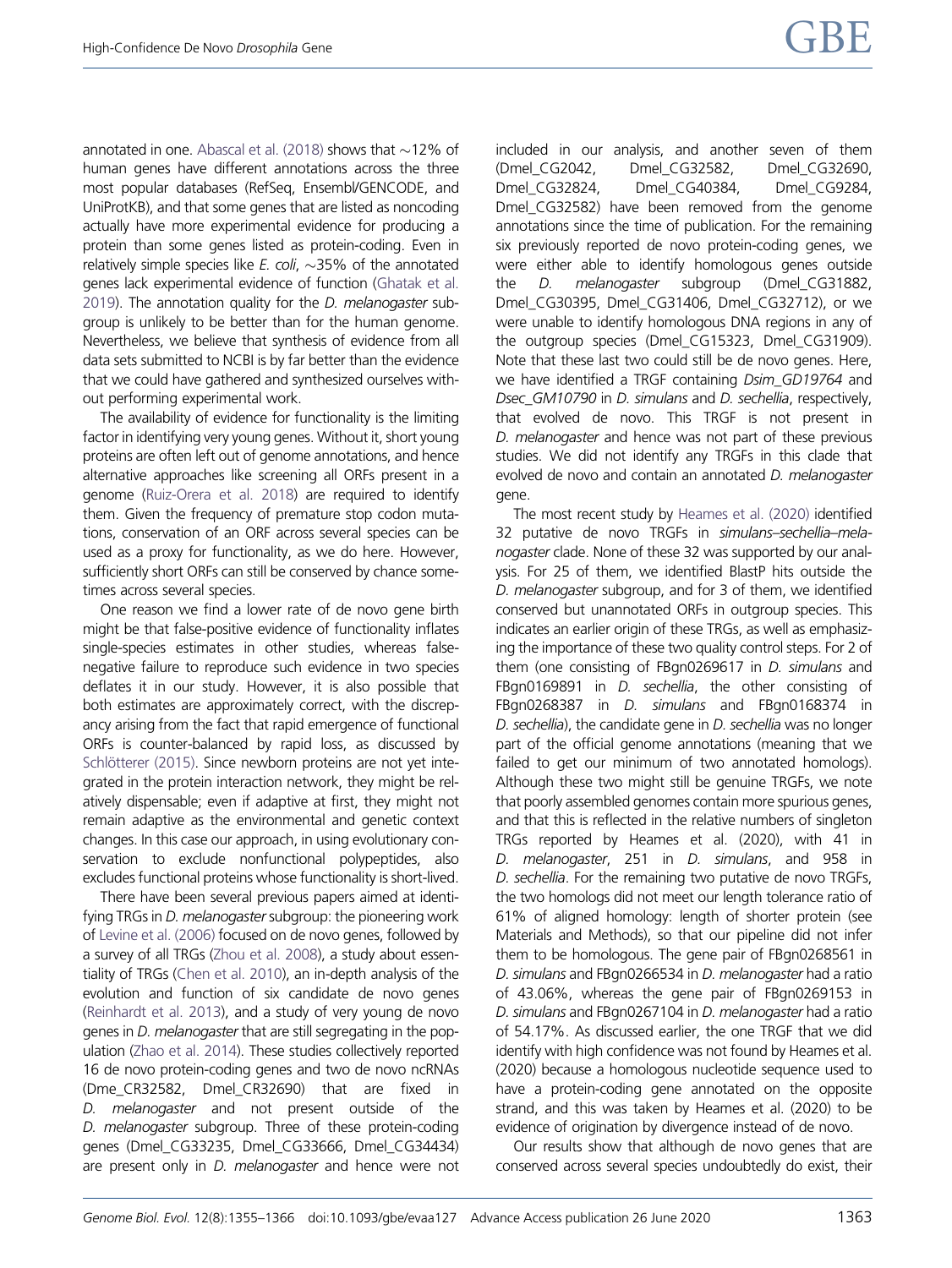number is probably on the lower side of the spectrum of estimates reported in previous studies. We have identified only a single TRGF in the *D. melanogaster* subgroup, which does not allow us to identify a common pattern of emergence of de novo genes. High confidence in its annotation as de novo and as conserved may make this de novo gene the best candidates in D. melanogaster subgroup identified so far for the experimental studies needed to drive the field forward.

## Materials and Methods

#### Data

The genome assemblies for D. melanogaster, D. simulans, D. sechellia, D. yakuba, and D. erecta were downloaded from RefSeq [\(Haft et al. 2018\)](#page-10-0) along with the genome annotations ([O'Leary et al. 2016\)](#page-11-0). The completeness of the protein sets was assessed using BUSCO (Waterhouse et al. 2018), using 2799 Hidden Markov Models of single-copy orthologs found in >90% of species in the order Diptera. [Table 1](#page-3-0) summarizes genome statistics for each species.

### Homology Predictions

We used OMA v2.2.0 implementation of the OMA algorithm (Altenhoff et al. 2018) with default parameters to infer groups of homologous genes across six genomes: five D. melanogaster subgroup species and D. ananassae as an outgroup. The length tolerance ratio was set to the default value of 61%, meaning that if the length of the alignment between a putative pair of homologous proteins is <61% of the length of the shortest of the two proteins, then no homology was inferred. All the genes annotated as proteincoding in the assemblies described above were used, regardless of their length. We selected orthologous families with genes in at least two of the species in the simulans–sechellia-melanogaster clade and no genes outside this clade as putative TRGFs for further analysis.

## Validation of Putative TRGFs

Putative TRGFs were first validated with sequence similarity searches in amino acid space against all nonredundant pro-teins in the RefSeq database, using BlastP v2.7.1+ [\(Camacho](#page-10-0) [et al. 2009\)](#page-10-0) with default parameters. All hits with e-value  $\le$ 1e-03 and covering  $\ge$  50% of the query were considered. If every gene in a putative TRGF had at least one hit to the species outside the clade, the family was removed from further validation. We did not try to identify highly diverged homologs that are beyond detectability with BlastP using more advanced methods like PSI-BLAST ([Schaffer 2001](#page-11-0)), HHMER ([Eddy 2011](#page-10-0)), or HHblits [\(Remmert et al. 2012\)](#page-11-0) that rely on building a sequence profile. There were two reasons for this. First, given that the protein is only present in two species the resulting sequence profile would not contain much more information than a single sequence and hence it would be unlikely to yield useful results. Second, we relied on our assumption that if a homologous gene is present in an outgroup genome it would be included in the BlastN hits against that genome. This assumption does not necessarily hold at large evolutionary distances, but for closely related species it would be extremely unlikely to identify a good DNA sequence match covering all of the gene and at the same time to miss a homologous gene that diverged beyond detectable similarity in nucleotide sequence space.

Remaining putative TRGFs were validated with sequence similarity searches in nucleotide space against the five genomes in D. melanogaster subgroup, using BlastN  $v2.7.1+$  [\(Camacho et al. 2009](#page-10-0)) with default parameters. We did not use tools like FASTA3 [\(Pearson 2000](#page-11-0)) that take into account synonymous codons or amino acid similarity because the homologous DNA sequences are protein-coding in some species but not the others. BlastN makes no additional assumptions about the evolutionary constraints specific to the query sequence, and hence is most suitable tool for this problem. For each gene, we used both the whole gene sequence and the set of CDSs as a query. This approach ensures that hits to even very short CDSs are retained, while also using the information in the noncoding parts of the gene when the information contained in a short CDS is insufficient. All hits with e-value  $\le$ 1e-03 and covering  $>$ 50% of the query (a whole gene or a CDS) were considered, and overlapping hits were amalgamated. In cases where the total number of hits exceeded 1,000, we ordered the hits by e-value and selected the five best hits per species. Hits (including self-hits to the genes) were aligned with MAFFT v7.407 [\(Katoh and](#page-11-0) [Standley 2013\)](#page-11-0) using E-INS-i algorithm that makes minimal assumptions about the nature of the resulting alignment. We used the "–adjustdirectionaccurately" option to align hits located on different strands and the "–addfragments" option to subsequently add CDSs to the alignment of hits. Alignments were examined manually to remove the hits that were only covering parts of introns or untranslated regions and to extend promising hits that ended in the middle of the gene. After these amendments the remaining/extended hits were realigned and the resulting alignments were examined for presence of homologous ORFs in the yakuba–erecta clade. If an ORF was identified in at least one of the two outgroup species, it was considered as evidence that the putative TRGF originated prior to the speciation of the D. melanogaster subgroup and the family was removed from further validation. Putative TRGFs that passed sequence similarity validations were manually examined for quality and consistency of annotations.

## Inferring the Origin of TRGFs

To infer the origins of TRGFs, we extracted genome annotations corresponding to the identified homologous DNA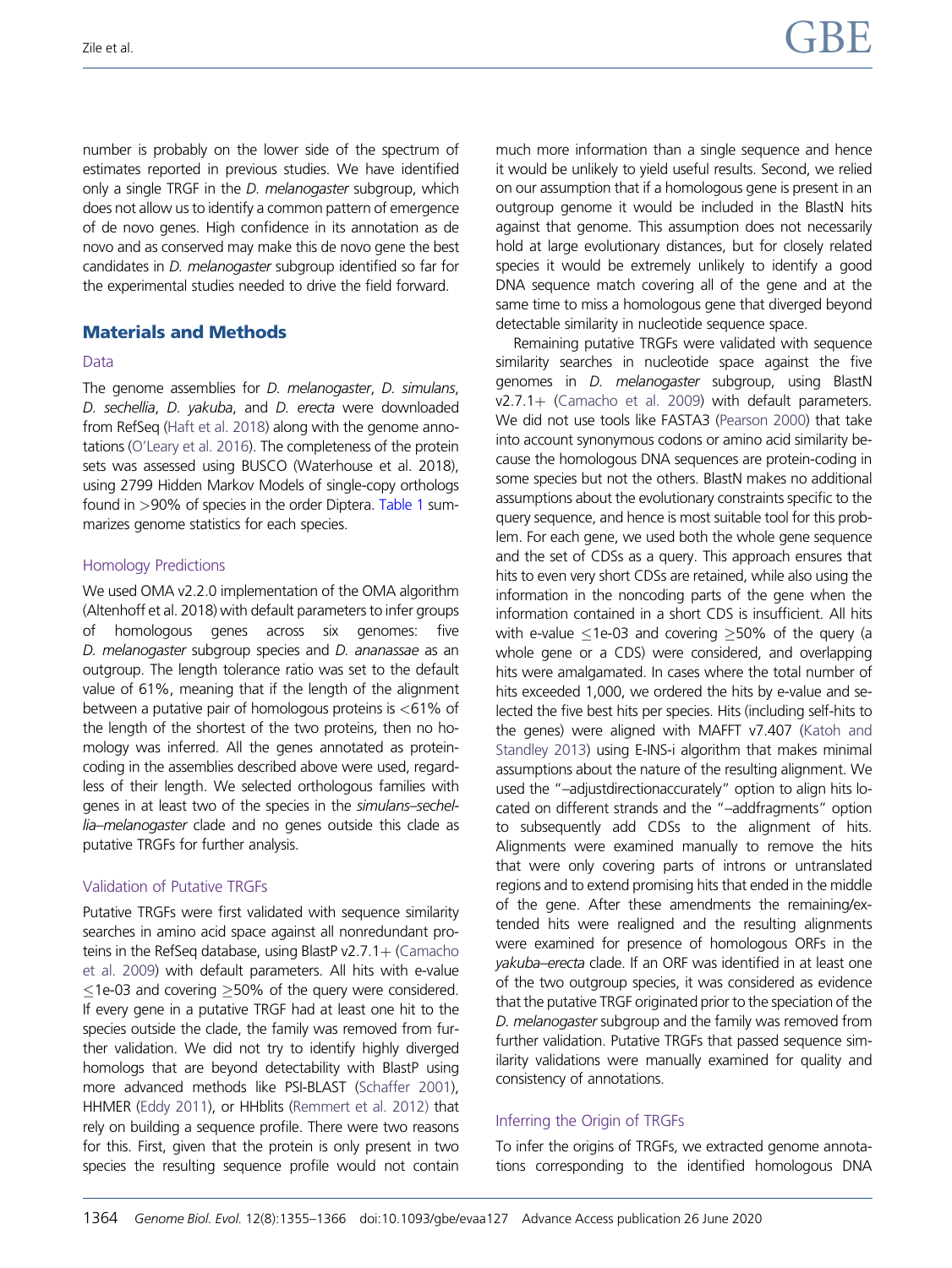<span id="page-10-0"></span>regions in all five species. Synteny conservation in these DNA regions was used as evidence of homology for the less conserved sequences. We also identified homologous DNA regions in four additional species—two in the melanogaster group (D. ananassae and D. suzukii) and two in its sister clade obscura group (D. pseudoobscura and D. miranda). We checked for presence of known protein domains with HMMER v3.1b2 (Eddy 2011) using Pfam v31 database (Finn et al. 2016). We used the BUSCA web server to predict protein subcellular localization ([Savojardo et al. 2018\)](#page-11-0), TANGO to predict protein aggregation (Fernandez-Escamilla et al. 2004), and Wasabi for visualizing multiple sequence alignments [\(Veidenberg et al. 2016\).](#page-11-0) All analysis was performed in Python v3.7.0, using packages biopython v1.73 (Cock et al. 2009) and gffutils v0.9. The code is available at [https://github.](https://github.com/KarinaZile/TRGs_in_Drosophila_melanogaster_subgroup) [com/KarinaZile/TRGs\\_in\\_Drosophila\\_melanogaster\\_subgroup](https://github.com/KarinaZile/TRGs_in_Drosophila_melanogaster_subgroup) (last accessed July 15, 2020).

## Acknowledgments

K.Z. was supported by the Biotechnology and Biological Sciences Research Council (Grant No. BB/M009513/1). J.M. was supported by the National Institutes of Health (Grant No. GM104040). C.D. was supported by the Swiss National Science Foundation (Grant No. 183723). Y.W. was supported by the Natural Environment Research Council (Grant No. NE/ L00626X/1). The computations were performed on the Department of Computer Science cluster at University College London.

## Author Contributions

K.Z. and J.M. designed the project. K.Z. developed the methods, performed the analysis, and wrote the article. J.M. provided feedback and support throughout all of the stages of this work, and edited the article. C.D. and Y.W. supervised earlier unpublished work upon which this project was built. All the authors reviewed and approved the final article.

## Literature Cited

- Abascal F, et al. 2018. Loose ends: almost one in five human genes still have unresolved coding status. Nucleic Acids Res. 46(14):7070–7084.
- Albertin CB, et al. 2015. The octopus genome and the evolution of cephalopod neural and morphological novelties. Nature 524(7564):220–224.
- Altenhoff AM, et al. 2018. The OMA orthology database in 2018: retrieving evolutionary relationships among all domains of life through richer web and programmatic interfaces. Nucleic Acids Res. 46(D1):D477–D485.
- Ángyán AF, Perczel A, Gáspári Z. 2012. Estimating intrinsic structural preferences of de novo emerging random-sequence proteins: is aggregation the main bottleneck? FEBS Lett. 586(16):2468–2472.
- Arendsee Z, et al. 2019. fagin: synteny-based phylostratigraphy and finer classification of young genes. BMC Bioinformatics 20(1):440.
- Baalsrud HT, et al. 2018. De novo gene evolution of antifreeze glycoproteins in codfishes revealed by whole genome sequence data. Mol Biol Evol. 35(3):593–606.
- Balakirev ES, Ayala FJ. 2003. Pseudogenes: are they "junk" or functional DNA? Annu Rev Genet. 37(1):123–151.
- Blevins W, Albà M, Carey L. 2017. Comparative transcriptomics and riboseq: looking at de novo gene emergence in Saccharomycotina. PeerJ 3030.
- Brosius J. 2005. Waste not, want not transcript excess in multicellular eukaryotes. Trends Genet. 21(5):287–288.
- Bungard D, et al. 2017. Foldability of a natural de novo evolved protein. Structure 25(11):1687–1696.e4.
- Cai J, Zhao R, Jiang H, Wang W. 2008. De novo origination of a new protein-coding gene in Saccharomyces cerevisiae. Genetics 179(1):487–496.
- Camacho C, et al. 2009. BLAST $+$ : architecture and applications. BMC Bioinformatics 10(1):421.
- Casola C. 2018. From de novo to 'de nono': The majority of novel protein coding genes identified with phylostratigraphy are old genes or recent duplicates. Genome Biol Evol. 10(11):2906–2918.
- Chen S, Zhang YE, Long M. 2010. New genes in Drosophila quickly become essential. Science 330(6011):1682–1685.
- Chen X, Jung S, Beh LY, Eddy SR, Landweber LF. 2015. Combinatorial DNA rearrangement facilitates the origin of new genes in ciliates. Genome Biol Evol. 7(10):2859–2870.
- Cock PJA, et al. 2009. Biopython: freely available python tools for computational molecular biology and bioinformatics. Bioinformatics 25(11):1422–1423.
- Domazet-Loso T. 2003. An evolutionary analysis of orphan genes in Drosophila. Genome Res. 13(10):2213–2219.
- Donoghue MT, Keshavaiah C, Swamidatta SH, Spillane C. 2011. Evolutionary origins of Brassicaceae specific genes in Arabidopsis thaliana. BMC Evol Biol. 11(1):47.
- Drosophila 12 Genomes Consortium. 2007. Evolution of genes and genomes on the Drosophila phylogeny. Nature 450(7167):203–218.
- Eddy SR. 2011. Accelerated profile HMM searches. PLoS Comput Biol. 7(10):e1002195.
- Fernandez-Escamilla A-M, Rousseau F, Schymkowitz J, Serrano L. 2004. Prediction of sequence-dependent and mutational effects on the aggregation of peptides and proteins. Nat Biotechnol. 22(10):1302–1306.
- Finn RD, et al. 2016. The pfam protein families database: towards a more sustainable future. Nucleic Acids Res. 44(D1):D279–D285.
- Frigola J, et al. 2017. Reduced mutation rate in exons due to differential mismatch repair. Nat Genet. 49(12):1684–1692.
- Ghatak S, King ZA, Sastry A, Palsson BO. 2019. The y-ome defines the 35% of Escherichia coli genes that lack experimental evidence of function. Nucleic Acids Res. 47(5):2446–2454.
- Graur D, et al. 2013. On the immortality of television sets: "function" in the human genome according to the evolution-free gospel of ENCODE. Genome Biol Evol. 5(3):578–590.
- Guan Y, et al. 2018. Gene refashioning through innovative shifting of reading frames in mosses. Nat Commun. 9(1):1555.
- Guerzoni D, McLysaght A. 2016. De novo genes arise at a slow but steady rate along the primate lineage and have been subject to incomplete lineage sorting. Genome Biol Evol. 8(4):1222–1232.
- Haft DH, et al. 2018. RefSeq: an update on prokaryotic genome annotation and curation. Nucleic Acids Res. 46(D1):D851–D860.
- Hashimoto T, et al. 2016. Extremotolerant tardigrade genome and improved radiotolerance of human cultured cells by tardigrade-unique protein. Nat Commun. 7(1):12808.
- Heames B, Schmitz J, Bornberg-Bauer E. 2020. A Continuum of Evolving De Novo Genes Drives Protein-Coding Novelty in Drosophila. J Mol Evol. 88(4):382–398.